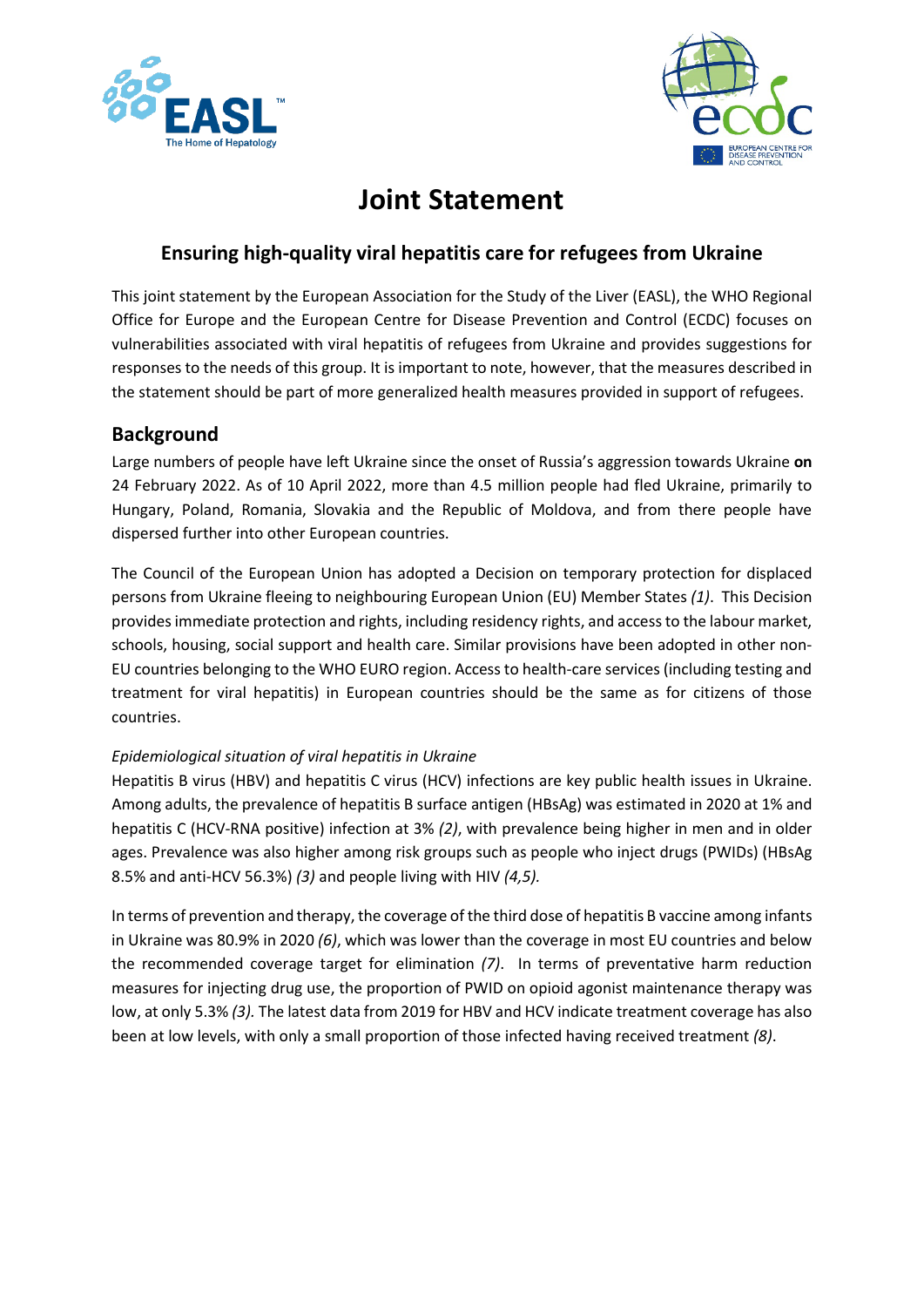Hepatitis A virus (HAV) in Ukraine has "low" endemicity<sup>[1](#page-1-0)</sup> (9) in urban areas and "intermediate" endemicity in rural areas *(10)*. The current movement of refugees, coupled with the high number of susceptible individuals in the Ukrainian population among children and adolescents and the possibility of imperfect sanitary conditions while in transit, pose a risk for transmission of HAV.

#### **Ensuring high-quality hepatitis care for refugees**

To ensure that the needs of refugees in relation to viral hepatitis are appropriately met, for all stages along the continuum of care from prevention through to treatment, it is critical for countries across Europe to consider the following actions.

## **Vaccination**

- Hepatitis B vaccination should be offered for children and adolescents with unknown vaccination status or known delayed or missing vaccines, and others with risk factors who do not have official records or evidence of immunity *(11–13).*
- Hepatitis A vaccination should be considered according to local guidelines. Close contacts of acute cases of HAV infection should be traced, provided with information and offered HAV vaccination *(14)*. In the case of an outbreak, rapid and widespread vaccination should be considered to help control the outbreak, supplemented with health education and measures to improve sanitation *(9)*.

## **Testing considerations**

- Surveillance of hepatitis A should be strengthened by informing clinicians and health-care workers of the need to consider timely testing for any suspected cases of HAV infection. When clusters of infections are identified, samples from a proportion of cases should be considered for genome sequencing *(15)*.
- When settled in the host country, testing for HBV and HCV should be voluntary and offered to all adult refugees in a non-discriminatory manner *(16).*

## **Linkage to care and treatment**

- Governments should provide **free and accessible** hepatitis B and hepatitis C care, including diagnosis and antiviral therapy, as well as harm-reduction services where needed. These services can be provided by a network of designated health-care settings that take into account the language, culture and mental health needs of refugees and may be best provided for refugees when settled in the host country.
- **Linkage to care** with local services for further clinical evaluation and assessment for treatment should be ensured for all HBsAg-positive and/or HCV RNA-positive individuals.
- It is essential that patients already on treatment for hepatitis B and/or hepatitis C should **continue treatment**. Therapy for hepatitis B and hepatitis C should be newly **initiated** for all individuals who meet the criteria for therapy, in accordance with EASL clinical practice guidelines *(17,18)* or local clinical guidelines. Timely initiation of treatment is a priority for individuals with advanced liver

<span id="page-1-0"></span><sup>&</sup>lt;sup>1</sup> WHO classifies endemicity based on seroprevalence as: high (≥ 90% by age 10 years); intermediate (≥ 50% by age 15 years, with < 90% by age 10 years); low (≥ 50% by age 30 years, with < 50% by age 15); and very low (< 50% by age 30 years) *(9)*.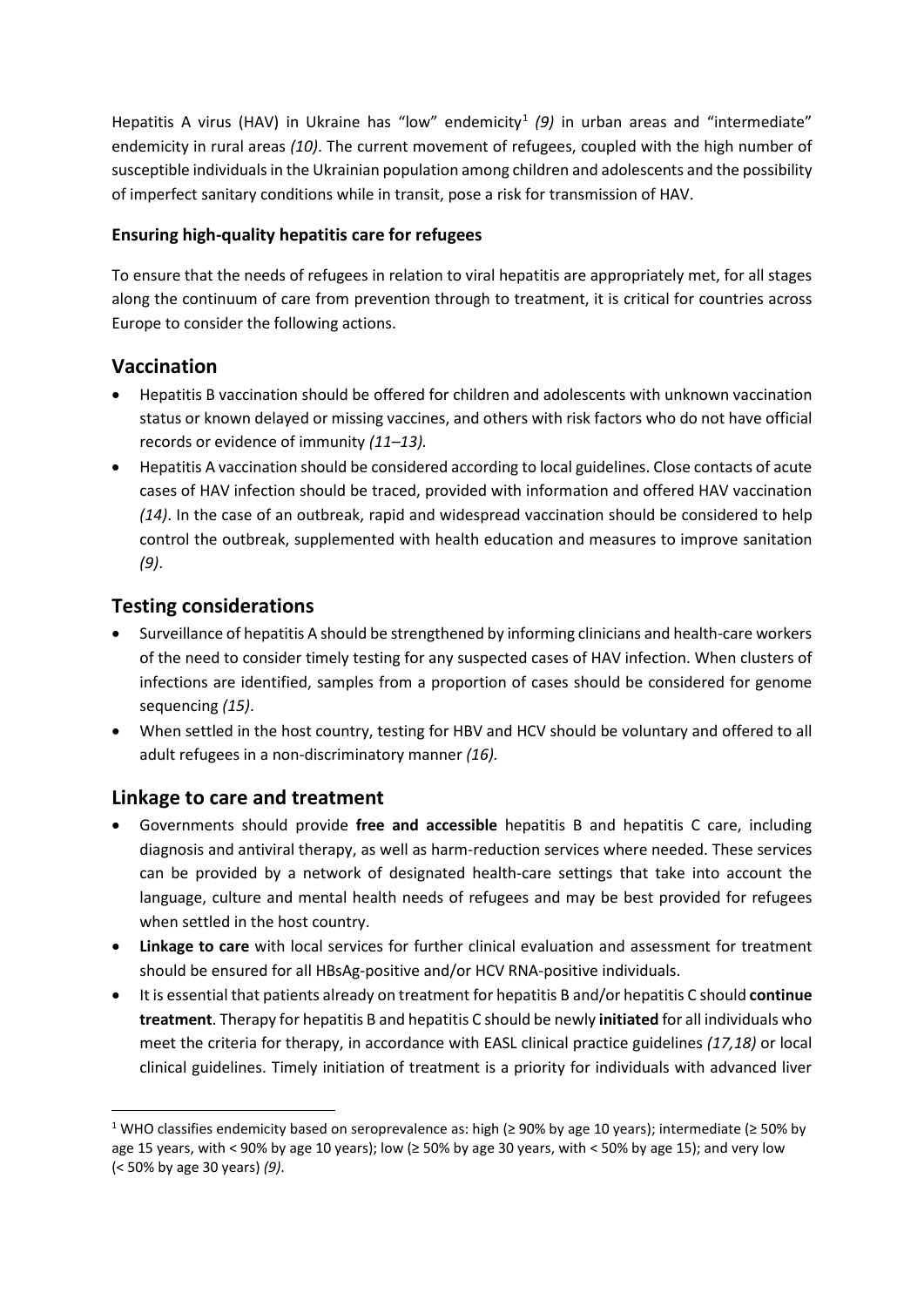disease, hepatocelullar carcinoma, those with HIV coinfection and clinically significant extrahepatic manifestations. Patients with chronic hepatitis B and/or hepatitis C should be followed-up according to clinical practice guidelines.

- **Antiviral therapy** for the total course of hepatitis C treatment with direct-acting antiviral agents and/or at least 90 days of hepatitis B antiviral therapy should be provided in cases of onward transit to other countries.
- **Documentation** confirming the presence of HBV and/or HCV infection and further clinical details of hepatitis B and/or hepatitis C, including any antiviral therapy provided, should be given to refugees who are in transit by the clinical services involved in their care.

#### **References**

- 1. Council Implementing Decision (EU) 2022/382 of 4 March 2022 establishing the existence of a mass influx of displaced persons from Ukraine within the meaning of Article 5 of Directive 2001/55/EC, and having the effect of introducing temporary protection (ST/6846/2022/INIT). O. J. E. U. 2022, L 71:1–6 (https://eur-lex.europa.eu/eli/dec\_impl/2022/382/oj).
- 2. Country/territory dashboard [online database]. Lafayette (CO): CDA Foundation; 2020 (https://cdafound.org/polaris-countries-dashboard/).
- 3. Статистика  $3 \Pi T$  [SMT Statistics]. In: Центр громадського здоров'я Міністерства охорони здоров'я України [Public Health Centre of the Ministry of Health of Ukraine] [website]. Kyiv: Public Health Centre of the Ministry of Health of Ukraine; 2022 (https://www.phc.org.ua/kontrolzakhvoryuvan/zalezhnist-vid-psikhoaktivnikh-rechovin/zamisna-pidtrimuvalna-terapiyazpt/statistika-zpt) (in Ukrainian).
- 4. Vitek CR, Čakalo J-I, Kruglov YV, Dumchev KV, Salyuk TO, Božičević I et al. Slowing of the HIV epidemic in Ukraine: evidence from case reporting and key population surveys, 2005–2012. PLoS One. 2014;9(9):e103657. doi:10.1371/journal.pone.0103657.
- 5. Mykolaiv project shows that hepatitis C can be effectively treated in people living with HIV. In: Access Campaign [website]. Geneva: MSF Access Campaign; 2018 (https://msfaccess.org/hivhepatitis-c-co-infection-mykolaiv-ukraine).
- 6. Reported cases of vaccine-preventable diseases (VPDs) globally. In: Immunization dashboard [online database]. Geneva: World Health Organization; 2022 (https://immunizationdata.who.int/
- 7. Global health sector strategy on viral hepatitis 2016–2021. Towards ending viral hepatitis. Geneva: World Health Organization; 2016 (https://apps.who.int/iris/handle/10665/246177).
- 8. Статистика з вірусних гепатитів [Viral hepatitis statistics]. In: Центр громадського здоров'я Міністерства охорони здоров'я України [Public Health Centre of the Ministry of Health of Ukraine] [website]. Kyiv: Public Health Centre of the Ministry of Health of Ukraine; 2022 (https://phc.org.ua/kontrol-zakhvoryuvan/virusni-gepatiti/statistika-z-vg).
- 9. World Health Organization. WHO position paper on hepatitis A vaccines June 2012/Note de synthèse: position de l'OMS concernant les vaccins contre l'hépatite A – Juin 2012. Weekly Epidemiological Record/Relevé épidémiologique hebdomadaire. 2012;87(28-29):261– 76 (https://apps.who.int/iris/handle/10665/241938).
- 10. Hepatitis A seroprevalence in children and adults in Kiev City, Ukraine. J Viral Hepat. 2008; 15(suppl):43–6. doi:10.1111/j.1365-2893.2008.01028.x.